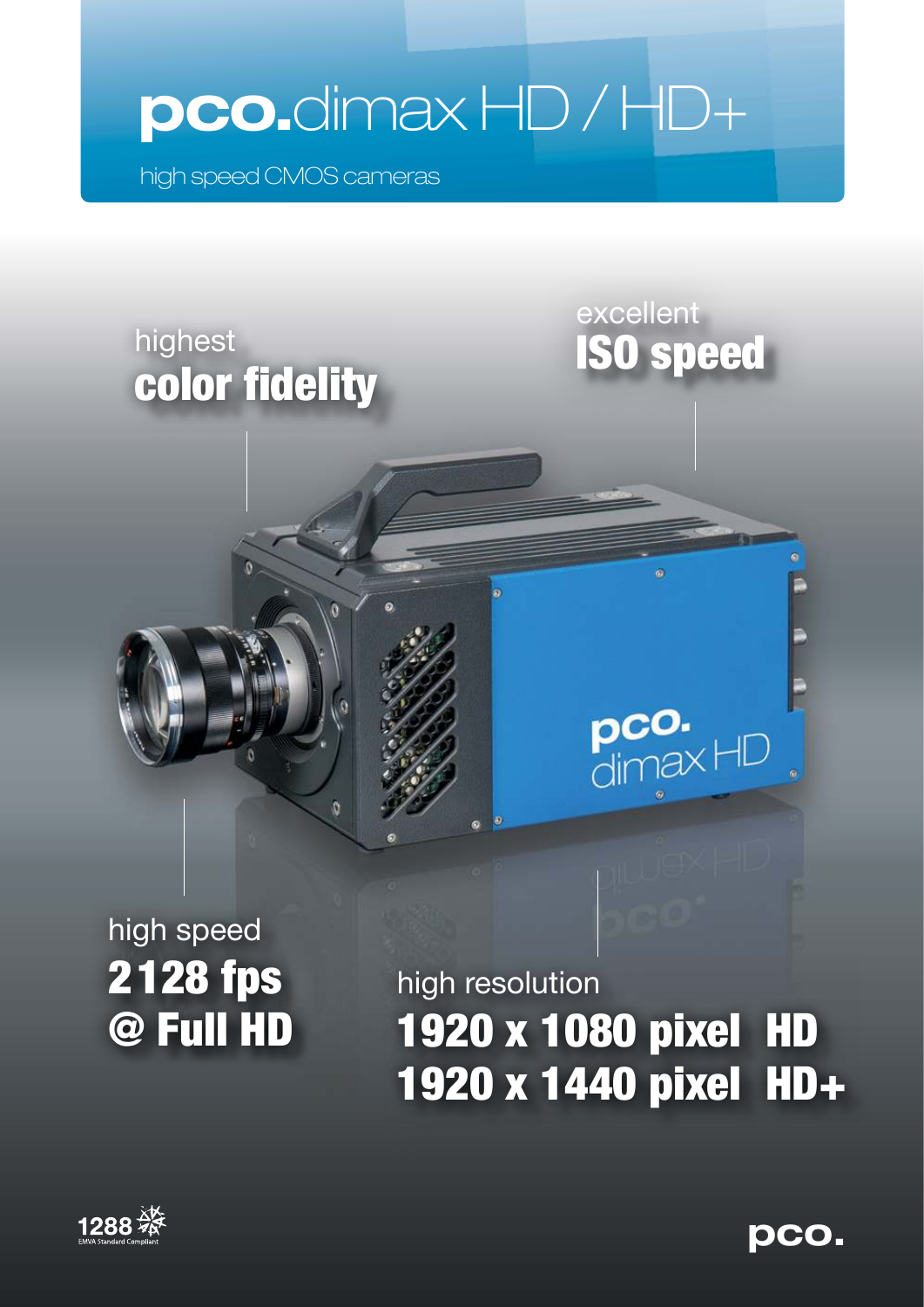## features

### **free of session referencing**

With innovative use of on chip information, the pco.dimax offers an operation free from session referencing, which does not require any additional mechanical shutter for dark referencing. The pco.dimax incorporates an internal fully automatic referencing feature that does not require additional operator intervention. Therefore it is possible to change frame rates "on the fly" (during recording).

#### **color image quality**

The pco.dimax incorporates sophisticated techniques to achieve its high color image quality, proven and recommended by broadcast experts and camera men. This quality applies for high speed frame rates to shoot slow motion clips as well as for standard broadcast frame rates (such as 50 to 60 fps for HDTV 1080p).

A combination of special optical filters and an optimized color-calibration achieves an excellent sRGB image quality. According to ISO Standard 17321 the pco.dimax reaches quality grades of 83 SMI (matching high end digital cameras with typical 75 to 90 SMI). This can be seen by the typical test image sample in the figure, which shows a demanding scene for a correct Bayer pattern color conversion.



The top image shows the typical fixed pattern structures in the dark image of high speed CMOS image sensors, while the lower image shows the lower and more homogeneous noise in the dark image of a pco.dimax.



A typical test image with color checker, MTF test charts and challenging structures obtained with a color pco.dimax.

#### **low light performance**

The customized CMOS image sensor in combination with proprietary algorithms achieves a very low dark signal non-uniformity (DSNU), which can be seen in the figure in a comparison of the dark image of a standard high speed CMOS image sensor and a dark image of the pco.dimax. Hence high quality images can also be recorded at low light sceneries. The low light performance is even further improved by the CDI mode, which is explained in the next section.

#### **CDI**

If structural information in the dark side of the histogram of the images is of major importance, the pco.dimax with its correlated double image (CDI) mode offers to record images with increased dynamic range and a 30% better performance on the weak signal side of the images (at the expense of half of the usual frame rate).



A bald eagle catches its prey - original resolution 1920 x 1080 @ 500 frames/s (color version)

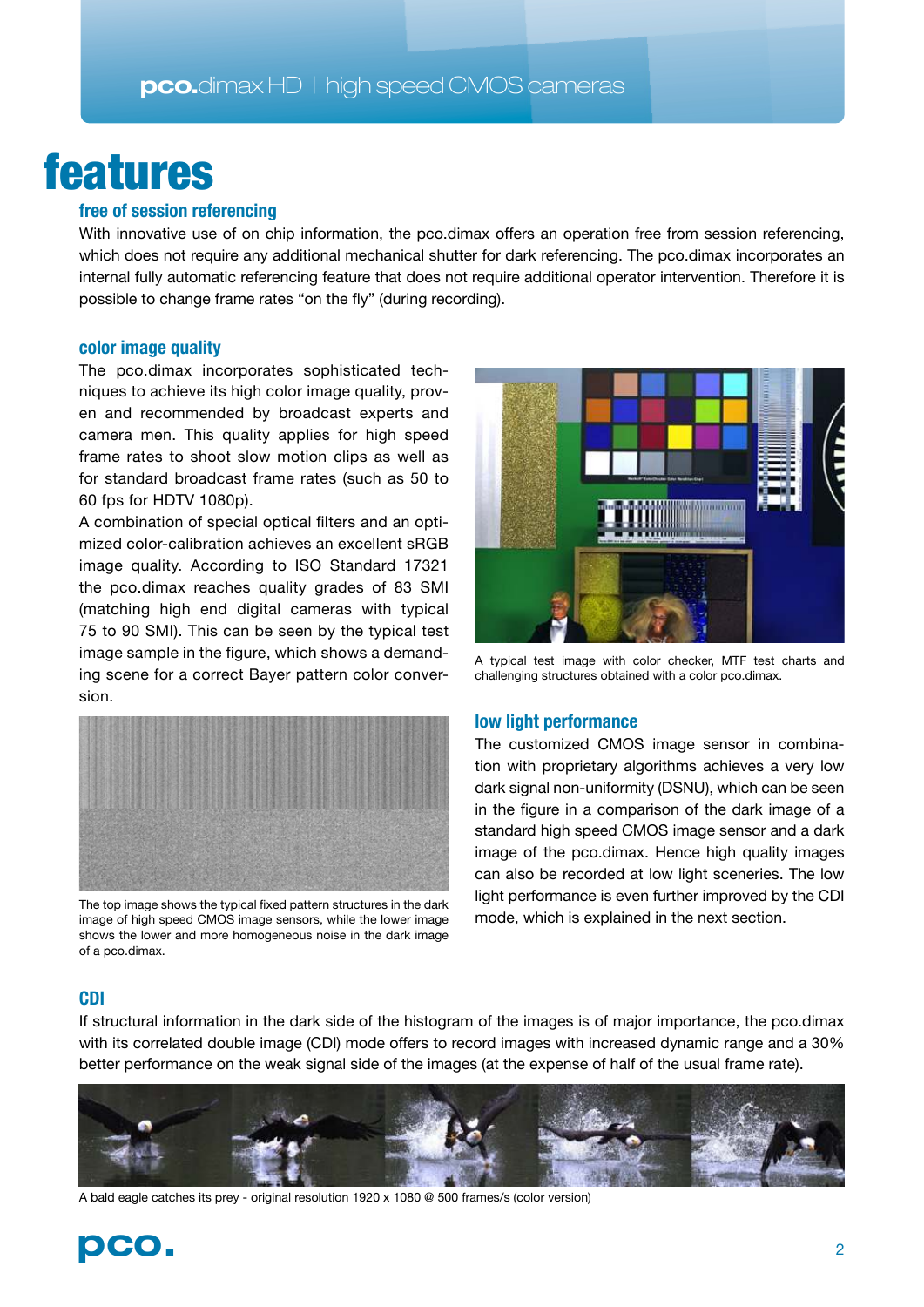### features



Crashtest, single extracted images of sequence - original resolution 2016 x 2016 @ 1102 frames/s (color version)

#### **light sensitivity & ISO speed**

Compared to analog photographic films, which are limited to one light sensitivity value, the pco.dimax offers a range of sensitivities (displayed as a band in the figure) called ISO speeds, specified by the ISO Standard 12232. It defines the parameters  $s_{sat}$ ,  $s_{noise40}$  and s noise10 for digital camera characterization.

 $S_{\text{sat}}$  gives the maximum amount of light the sensor can process.  $S_{noise40}$  defines "excellent" and  $S_{noise10}$ "acceptable image quality". Both  $s_{\text{noise}40}$  and  $s_{\text{noise}10}$  are based on noise and quality image comparisons. Qualitatively speaking, the broader the band from  $s_{\text{out}}$  to  $s_{\text{noise10}}$  (see figure), the better the camera performance becomes. The pco.dimax provides image recording from ISO Speed 160, for highest quality, up to 16,000 and more at high frame rates.



The graph shows the ISO 12232 values  $s_{sat}$ ,  $s_{40}$  and  $s_{10}$  relative to the formerly used sensitivity values for negative film (examples give ASA 200 and ASA 1000) along a virtual sensitivity scale.



#### **linearity**

For quantitative image measurements and analysis the linearity of the camera is a prerequisite. The EMVA 1288 linearity measurement results, as shown in the graph next to this text, demonstrate the scientific grade linearity that is a feature of the pco.dimax.

#### **synchronization & trigger**

A precise camera to camera synchronization for pco.dimax cameras is integrated by a master-slave mode with a remarkable low jitter (< 50 ns). Further a variety of trigger signals can be used for sequence as well as for single image triggering, allowing for low level, high level, differential and passive signals at the optically isolated inputs. Time code can be added by an IRIG-B signal (modulated or unmodulated). These features are extremely useful for stereo camera applications for 3D motion analysis and 3D particle image velocimetry (3D PIV) measurements.

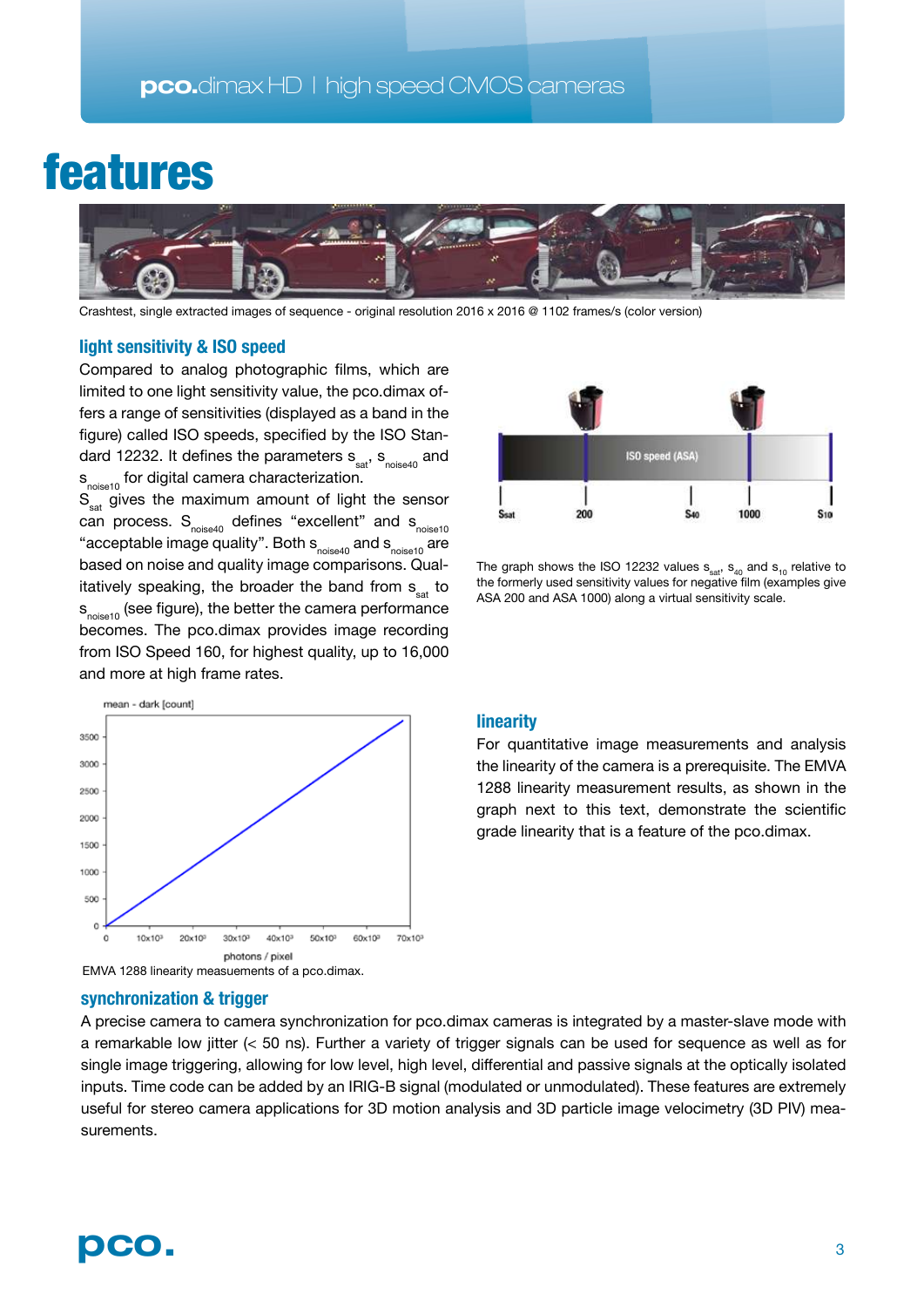## technical data

#### **image sensor HD/HD+**

| type of sensor              | <b>CMOS</b>                                      |
|-----------------------------|--------------------------------------------------|
| image sensor                | proprietary                                      |
| resolution ( $h \times v$ ) | 1920 x 1080 pixel HD                             |
|                             | 1920 x 1440 pixel HD+                            |
| pixel size (h x v)          | 11 $\mu$ m x 11 $\mu$ m                          |
| sensor format / diagonal    | $21.1 \times 11.9$ mm <sup>2</sup> / 24.2 mm HD  |
|                             | $21.1 \times 15.8$ mm <sup>2</sup> / 26.4 mm HD+ |
| shutter mode                | global (snapshot)                                |
| <b>MTF</b>                  | 45.5 lp/mm (theoretical)                         |
| fullwell capacity           | 36000 e-                                         |
| readout noise               | $23 e- rms (typ.)$                               |
|                             | 18 $e^-$ rms (CDI, typ.)                         |
| dynamic range               | 1600:1(64dB)                                     |
|                             | 2000:1(65 dB, CDI <sup>1</sup> )                 |
| quantum efficiency          | 50 % @ peak                                      |
| spectral range              | 290 nm  1100 nm                                  |
| dark current                | 530 e-/pixel/s @ 20 °C                           |
| <b>DSNU</b>                 | $<$ 0.6 cnts, rms @ 90 % center zone             |
| <b>PRNU</b>                 | $<$ 1 % @ 80 % signal                            |
|                             |                                                  |

#### **camera HD/HD+**

| max. frame rate                | 2128 fps HD                            |
|--------------------------------|----------------------------------------|
| (full frame)                   | 1603 fps $HD+$                         |
| exposure/shutter time          | $1.5 \,\mu s$ 40 ms                    |
| dynamic range A/D              | 12 bit                                 |
| A/D conversion factor          | 8.8 e-/count                           |
| pixel scan rate                | <b>55 MHz</b>                          |
| pixel data rate                | 4413 Mpixel/s HD                       |
|                                | 4432 Mpixel/s HD+                      |
| region of interest             | steps of 48 x 4 pixel (centered)       |
| non linearity                  | $< 0.5 %$ (diff.) / $< 0.2$ (integr.)  |
| primary image memory           | 9 GB / 18 GB / 36 GB                   |
| (camRAM)                       |                                        |
| trigger input signals          | frame trigger, sequence trigger,       |
|                                |                                        |
|                                | stop trigger <sup>2</sup>              |
| trigger output signals         | exposure, busy                         |
| data interface                 | USB 3.0, GigE/USB 2.0,                 |
|                                | CameraLink                             |
| time stamp                     | in image (1 µs resolution)             |
| time code input                | IRIG-B (optional)                      |
| interframing time <sup>4</sup> | 3.58 µs (optional)                     |
| operational shock              | 30 g @ 11 ms, half sine wave, all axes |

#### **general HD/HD+**

| <b>MANAGEME STATISTICS</b> |                                         |
|----------------------------|-----------------------------------------|
| power supply               | 90260 VAC (12 VDC opt.)                 |
| power consumption          | 80 W (120 W with battery <sup>5</sup> ) |
| weight                     | 7.9 kg                                  |
| ambient temperature        | $+5 °C + 40 °C$                         |
| operating humidity range   | 10 %  90 % (non-condensing)             |
| storage temperature range  | $-20 °C + 70 °C$                        |
| optical interface          | F-mount (std.) / C-mount (opt.)         |
| CE / FCC certified         | ves                                     |
|                            |                                         |

#### **frame rate table<sup>3</sup>**

| typical examples<br>[pixel] | frame rate | <i>images in</i><br>memory (36 GB) |  |
|-----------------------------|------------|------------------------------------|--|
|                             |            |                                    |  |
| pco.dimax HD                |            |                                    |  |
| 1920 x 1080                 | 2128 fps   | 12298                              |  |
| 1296 x 720                  | 4347 fps   | 27327                              |  |
| 1008 x 1000                 | 3822 fps   | 25297                              |  |
| 480 x 240                   | 23061 fps  | 221036                             |  |
| $240 \times 16$             | 130641 fps | 6325870                            |  |

#### **pco.dimax HD+**

| 1920 x 1440     | 1603 fps   | 9223    |
|-----------------|------------|---------|
| 1920 x 1080     | 2128 fps   | 12298   |
| 1296 x 720      | 4347 fps   | 27327   |
| 1008 x 1000     | 3822 fps   | 25297   |
| 480 x 240       | 23061 fps  | 221036  |
| $240 \times 16$ | 130641 fps | 6325870 |
|                 |            |         |



1 in correlated double image mode (CDI) the readout noise is reduced and therefore the intrascene dynamic is improved.

2 all trigger input signals are optically isolated and various signal conditions can be selected like: low level TTL, high level TTL, differential (RS-485) and passive (contact closure).

3 the given resolutions are selected for the frame rate calculations only, they are not mandatory. For region of interest conditions see table above.<br>4 time between two consecutive images for particle image velocimetry (PIV) applications

5 includes charging current

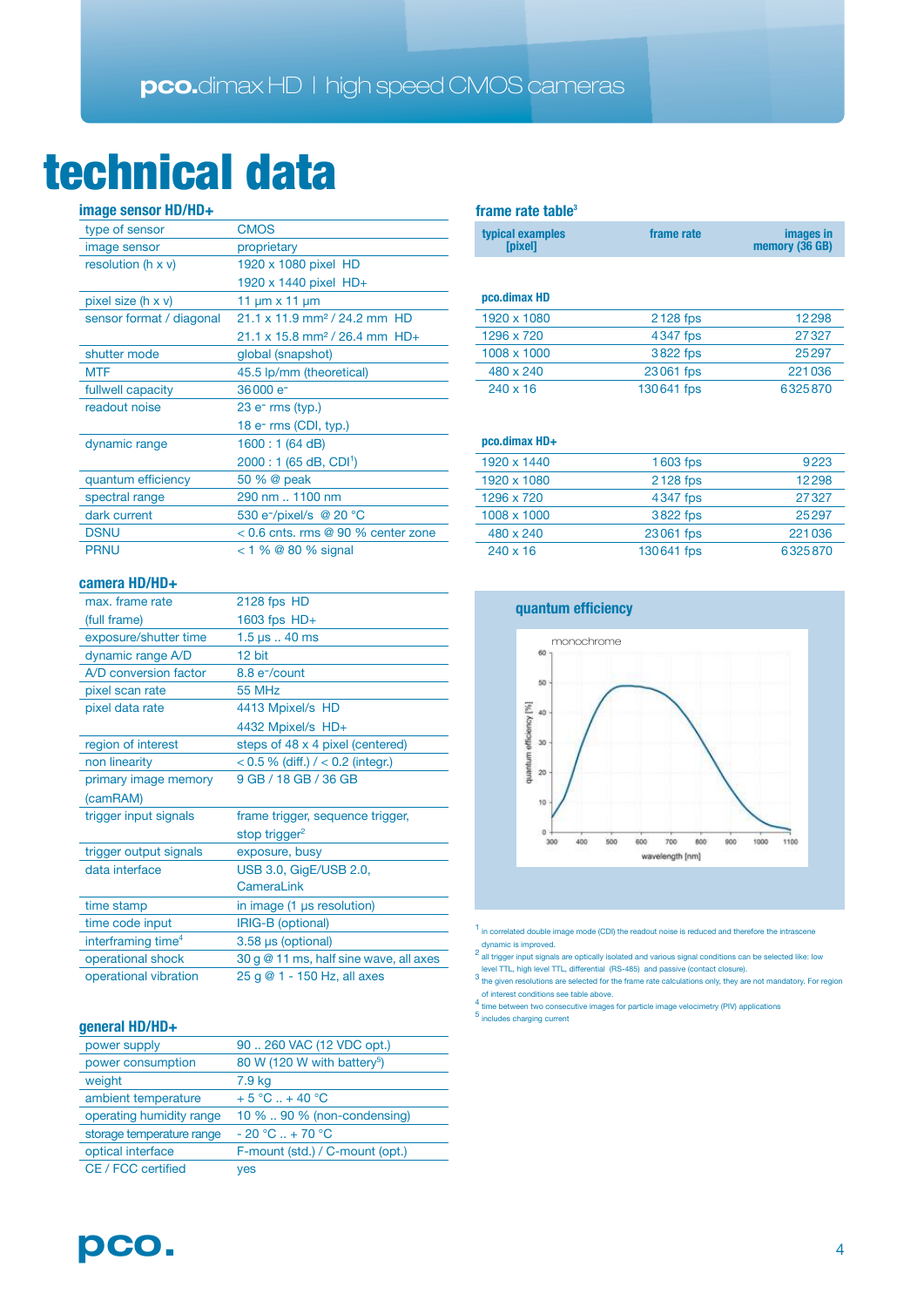## technical data

### **software**

For camera control, image acquisition and archiving of images in various file formats PCO provides the software application Camware (Windows XP, 7 and 8).

A camera SDK (software development kit) including a 32 / 64 bit dynamic link library for user customization and integration on PC platforms is available for free.

For a list of third party software supported, please visit www.pco.de

#### **options**

monochrome & color versions available; rechargable battery packs; custom made versions

| ISO speed rating <sup>1,2</sup> |                           |         |
|---------------------------------|---------------------------|---------|
| color (raw)                     | $\mathbf{S}_{\text{sat}}$ | 160     |
|                                 | $S_{noise, 40}$           | 500     |
|                                 | $S_{noise, 10}$           | 3 200   |
| color (NLM noise filtered)      | $\mathbf{S}_{\text{sat}}$ | 160     |
|                                 | $S_{\text{noise},40}$     | 1 250   |
|                                 | $S_{noise,10}$            | 6400    |
| monochrome (raw)                | $\mathbf{S}_{\text{sat}}$ | 1 250   |
|                                 | $S_{noise, 40}$           | 2 500   |
|                                 | $S_{noise, 10}$           | 16 000  |
| monochrome (raw & NLM noise     | $\mathbf{S}_{\text{sat}}$ | 1 250   |
| filtered)                       | $S_{noise, 40}$           | >10000  |
|                                 | $S_{noise, 10}$           | > 50000 |
| <b>Color</b>                    |                           |         |
| $CIELab \Delta E^3$             | average                   | < 2.4   |
| SMI <sup>4</sup>                | <b>ISO 17321</b>          | > 83    |

<sup>1</sup> ISO 12232: Photography - Electronic still-picture cameras - Determination of ISO speed measured with daylight 6000 K

using a Macbeth Colorchecker - 24 patches color

<sup>4</sup>Sensitivity metamersim index (SMI) is defined in the ISO Standard 17321 and describes the ability of a camera to reproduce accurate colors using a Macbeth Colorchecker - 18 patches color

color space sRGB / ITU-R BT.709

### **dimensions**

F-mount lens changeable adapter.



All dimensions are given in millimeter.

 $-23$  adjustable)





### **camera views**







Further information can be found on www.pco.de

1288

 $C \in$ 

**FC** 

 $\boxtimes$